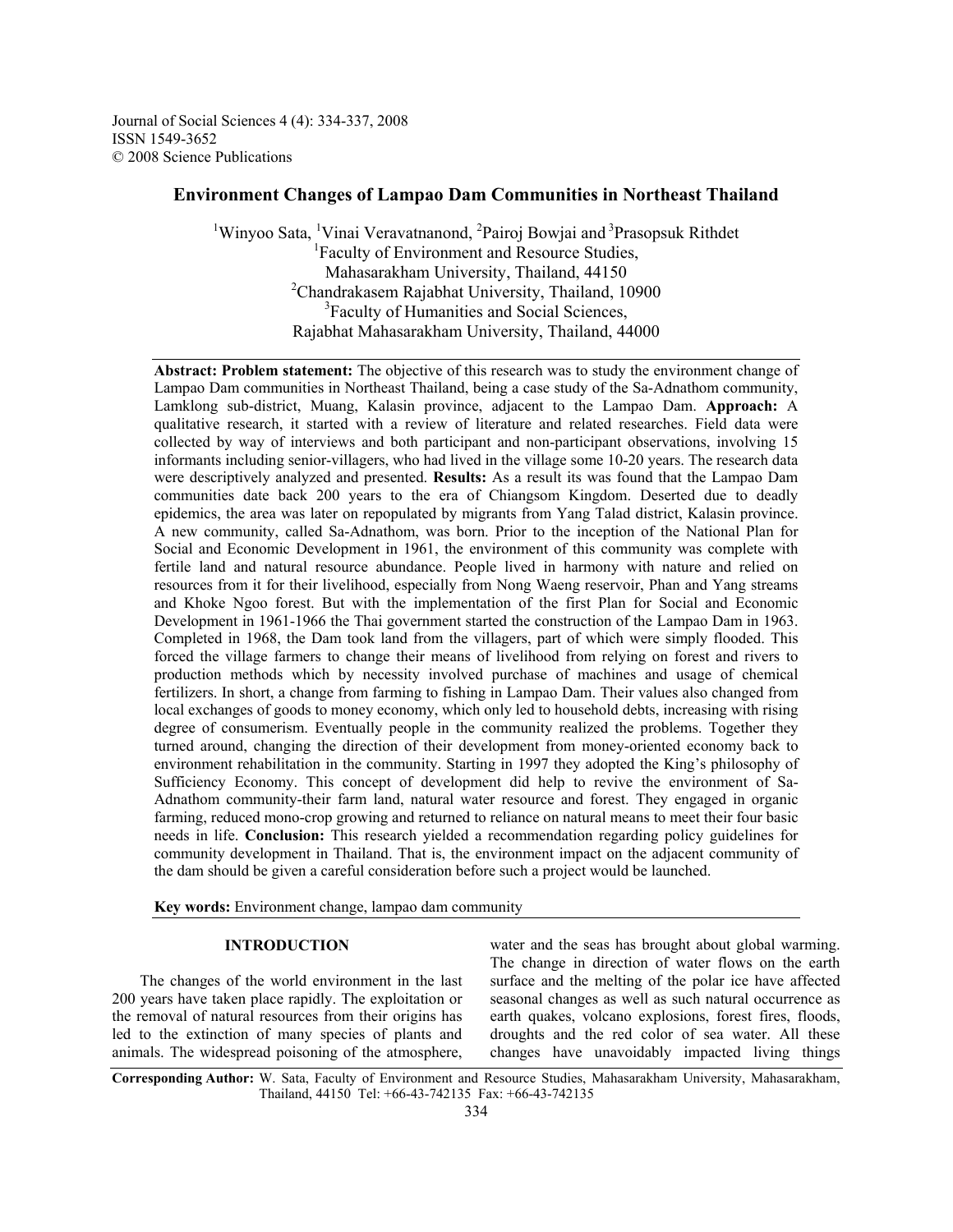especially human being. All the while during this same 200 years period, the rapid increase of world population and the deterioration of natural resources have forced the humans to reexamine their own activities such as their economic development of all kinds, technological development, knowledge transfers, education and conservation of community environment. Otherwise, disaster will inevitably happen to the earth and the humans as a whole<sup>[1]</sup>. In the same vein, the Saadnathom village community, adjacent to the Lampao Dam in Northeast Thailand, has faced the same rapid changes of their environment during the last few decades. This article presents a summary of the research on the environment changes of this community before and after the construction of the Lampao Dam.

**History: The Settlement of sa-adnathom community:** About 200 years ago, the Sa-adnathom community was born by settlement of people who migrated from the Lao-Thai Kingdom of the White Elephants. Archeological proofs may be seen from canals and the ponds surrounding the area, such as Nongwaeng and the old canals surrounding the city of Chiangsom. Thus Sa-adnathom must have been an agricultural community, relying on natural resources for their livelihood. Besides, Sa-adnathom was also a commercial centre trading in cattle with Nongwaeng Swamp in the east as the encampment site for traders from surrounding villages. Later on these settlers of Chiangsom deserted the community. Sa-adnathom folks related their common hypothesis: "This area used to be a deserted village. Deadly epidemics or some kind of war forced people to move away. Repeated droughts and floods must have also caused famine. So people moved away and sought new place to make their living". In 1892 a group of Thai-Lao people migrated from Kham Makmai village, Yangtalad district, Kalasin to occupy this deserted area. During the reign of Rama VII, the revolution in 1932 brought about a new regime along with governmental reforms such as restructuring of some districts and provinces. Yangtalad district came under direct jurisdiction of Nakorn Rajsima Subregion. An epidemics broke out in Yangtalad district, causing villagers of Kham Makmai, Khambon and Nongkhon to come together and seek new homes. They set out along the Yang river on the south of Yangtalad district and settled down near Nongwaeng, a basin suitable for agriculture. Adjacent to Nongwaeng was Khoke Ngoo, a very rich forest, also near Yang river. By 1953, there were merely 10-15 households in this new settlement. They moved further to the Yang river basin, settling down close to Phan river basin (which was later known as Pao river). Originated in Udon

Thani, the Pao river merges with the Yang river at Lamklong sub-district, Muang district, Kalasin. Saadnathom village belongs to this sub-district.

**Sa-adnathom ways of life before lampao dam:**  Community ways of life in the Lampao basin were quite abundant. The number of households and the population increased. The environment, the community's natural capital, during 1953-1962 was rich with biological diversity--the Khoke Ngoo forest, natural water resources and Yang river. The Nongwaeng community land included both river basin and high lands. All these rich natural resources were more than enough for the people residing there in Saadnathom community during the period from 1892- 1963. There were not so many people either, due to limited communication with the outside world. Travels then had to rely on foot, ox-carts, horsebacks or boats $^{[2]}$ . The water for agriculture on the Lampao riversides solely depended on rain. Thus in same years it was flooded and in other years it was drought causing famine. In such event many residents migrated to big provinces in all parts of Thailand. Meanwhile the Thai government began to implement the first national economic development plan (1961-1966) in order to prevent flood as well as to utilize the Lampao water for agriculture. This led to the Lampao Dam Project, which started construction in 1963 and completed in 1968. The Dam caused significant changes both in the environment and community ways of life in its vicinity.

**Community ways of life changed during construction 1963-1968:** The construction of Lampao Dam led to the community's loss of their community land. Forest areas were widely destroyed. About 4,000 households lost their farmland with little compensation, 110 baht per rai, hardly enough to buy new plots. And it was delayed until 1965 when the villagers received their money. Only 10 percent of the households could still hold on to their lands and remained to live along the curvy rims of the Dam. During the Dam construction drastic changes took place, affecting community ways of life. Some people changed from farming to fishing; while those who grew vegetables did so for commercial purposes $^{[3]}$ , exploiting the high lands and utilizing the Dam water. Income increase attracted people from nearly provinces to the area. Land became more expensive. But still people migrated there to make fishing as their occupation. At the same time they could do other things to earn. Besides, tourism added to their income. Towards the end of 1968, the Provincial Electricity Authority introduced high-power connection into the Lampao Dam area, causing lots of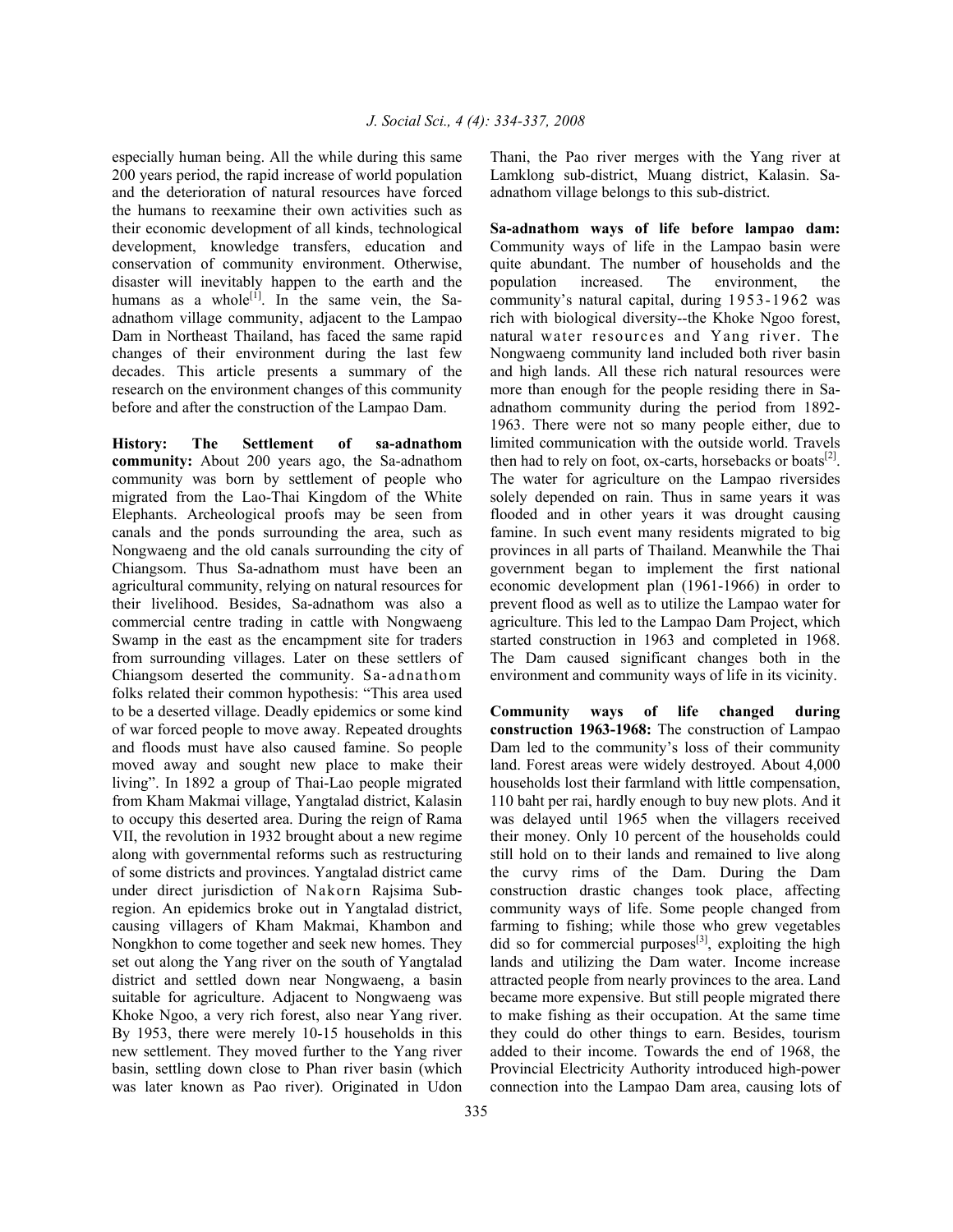grown trees to be cut down. The community became barren, no woods for neither shades nor fire. People began to change from wooden fire cooking to electric utensils. Radio and electric fans came along. Use of electricity became a new way of life.

**Sa-adnathom community after dam construction, 1969**-**2001:** After the completion of the Dam the Saadnathom villagers continued to live along the high earth dikes surrounding the Dam, less than 25 meters away from the main dike. Yet they could not make use of the Dam water for consumption. They have to fetch water from a single well some 3 kilometers away. They can use the Dam water for fishing only. However, when the water level receded, they could plant vegetables for a short period of time, such as beans, Bombay hemp, watermelon and small cucumber. It can be seen that the ways of life of Sa-adnathom villagers have been radically changed. Changes in production means and ways to make their living have also changed the environment. Public utilities system, communication with outside world roads, electricity and other basic structures came into being. People in the community see the Lampao Dam as a big farmland on which they can earn more income both from fishing and tourism. They have come to depend on the market and lesser reliance on natural environment. Technology for production, investment for production equipments and more use of chemical fertilizers have deteriorated their health. More income but higher expenditure<sup>[4]</sup>. These changes in community ways of life took place slowly at the beginning but more and more rapidly in later stages. But it all took place because of the push by the power and policy of the state with the intention to create the consumerist system of economy. The consumerist community ways to produce for sale have made people careless about their own life and families. During 1969-1979 destruction of natural resources and the ecological system as well as community health commenced. Market-oriented culture and dependence on government and others began to take root. People began to retreat from traditional ways of community life. During 1980-1990 the Lampao Dam community environment was more seriously destroyed. Having adopted the consumerist ways, the ecological system was incessantly destroyed; the fertile land was contaminated with poisonous chemical substance and insecticides damaging the productive quality of land. Thus people turned to chemical fertilizers. More and more poisonous chemical substance flowed into the water, harming both animals and people that consumed water from both Yang river and Nongwaeng. During 1991-2001 use of technology for production increase

intensified, leading to even more violent damages of land, water, air and the environment.

**Sa-adnathom community sought alternative way to rehabilitate the environment, 2002**-**2008:** Faced with such problems as deterioration of the environment and natural resources, the Sa-adnathom villagers sought alternative way to revive the environment back to its wholeness. They organized a study group to learn production strategies which would not destroy the environment such as organic agriculture, adopting sufficiency ways of living, decreasing the use of chemical substance in planting. A group of NGOs and academics came in to assist them with self-reliant agriculture, to lessen dependence on market and machines and to turn back to live more with nature. Such efforts were not enough to withstand the societal trends because the villagers had already sunken deep in the luxurious culture from outside. Nevertheless most people of Sa-adnathom held fast in their belief that they would be able to rehabilitate natural resources and the environment. They would not give up.

**Sa-adnathom villagers' greening of lampao dam communities:** The people of Sa-adnathom community are Buddhists. They have lived their life in relation with the Buddhist temple since the beginning of the village. Therefore, they have turned to the Buddhist teaching of sufficiency way of life as conceptual framework for community culture<sup>[5]</sup>. This concept jives with the new theory on " Sufficiency Economy" advocated by His Majesty the King of Thailand. Applying this philosophy as their principle for environmental rehabilitation, the Sa-adnathom villagers have begun to organize alternative occupation groups, emphasizing sufficiency economy such as organic agriculture, organic fertilizers, fermented fertilizers and trees planting on the highlands and along the dikes around the Dam, rehabilitating water resources, trying to maintain the natural balance. At the same time they reduce mono-crops while engaging inmixed agriculture. Slowly they have succeeded in the greening of the area. Together they have started a common learning process on the conservation of nature and the environment. Never again would they allow their environment to deteriorate.

## **CONCLUSION**

 The environment changes in Lampao Dam communities in Northeast Thailand interrelate with the historical development and the ecological system of the communities as well as with the relations of people and